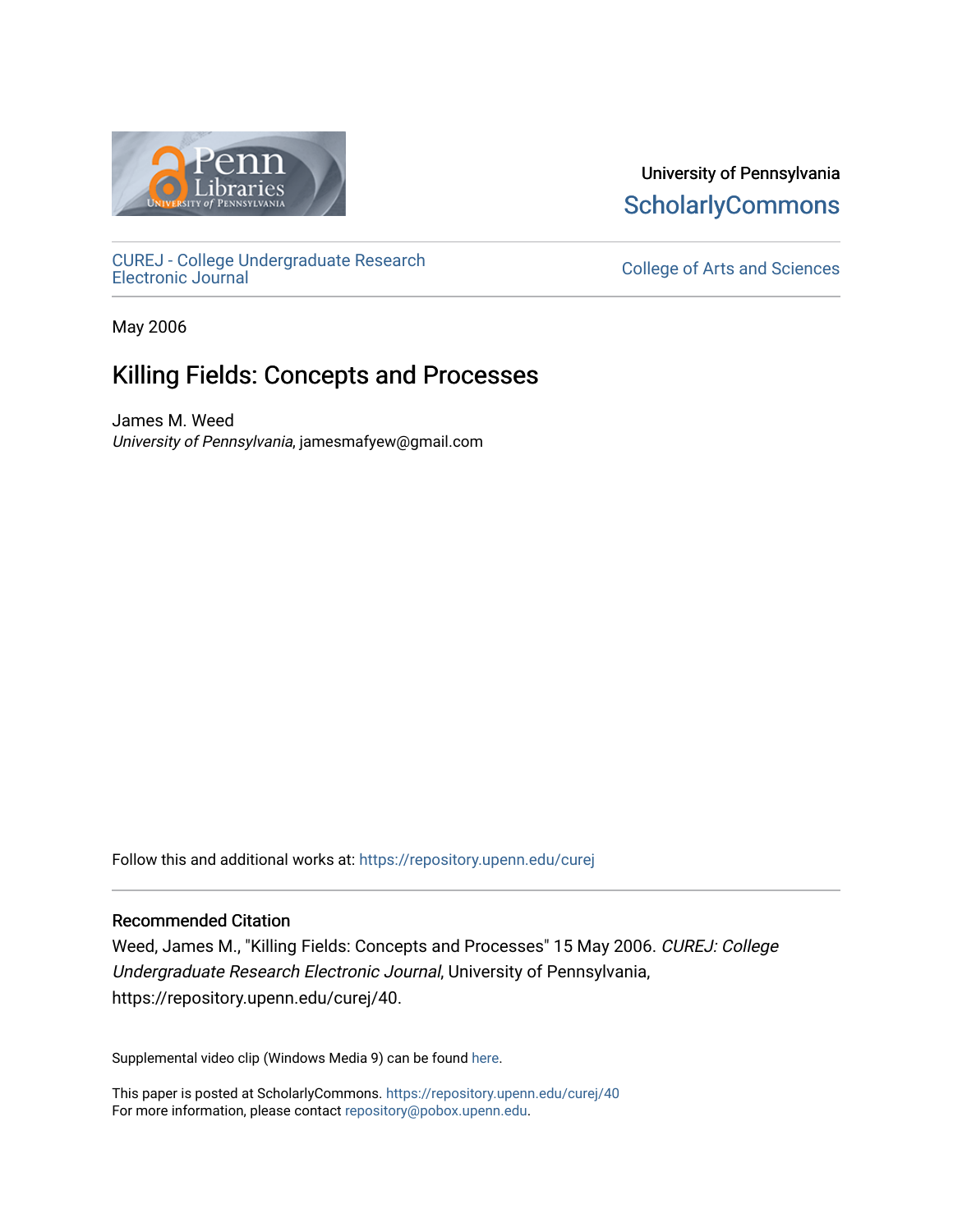# Killing Fields: Concepts and Processes

## **Abstract**

This is an accompaniment to the multi-channel video installation Killing Fields, for Visual Studies Senior Seminar. Images of violence are perhaps the most dramatically divisive and manipulative subset of consumed visuals. We refuse to condone "real" violence, and act appropriately shocked when violent images are labeled "real," but when they are "fake," we devour them with an insatiable appetite. Engaging this issue requires examination of the process by which images are perceived as violent  $-$  those particular components which make up a "violent image" and how visual definitions of violence are constructed, as well as issues of responsibility. What cues do image consumers use to identify what they may enjoy, versus what they must show empathy for? As image consumers, do we play of perpetrator, victim, or something else?

#### Keywords

violence, media, simulation, information glut, installation, video, Renata Holod, Holod, Renata, Visual Studies

# **Comments**

Supplemental video clip (Windows Media 9) can be found [here](http://weedcore.home.comcast.net/clip.wmv).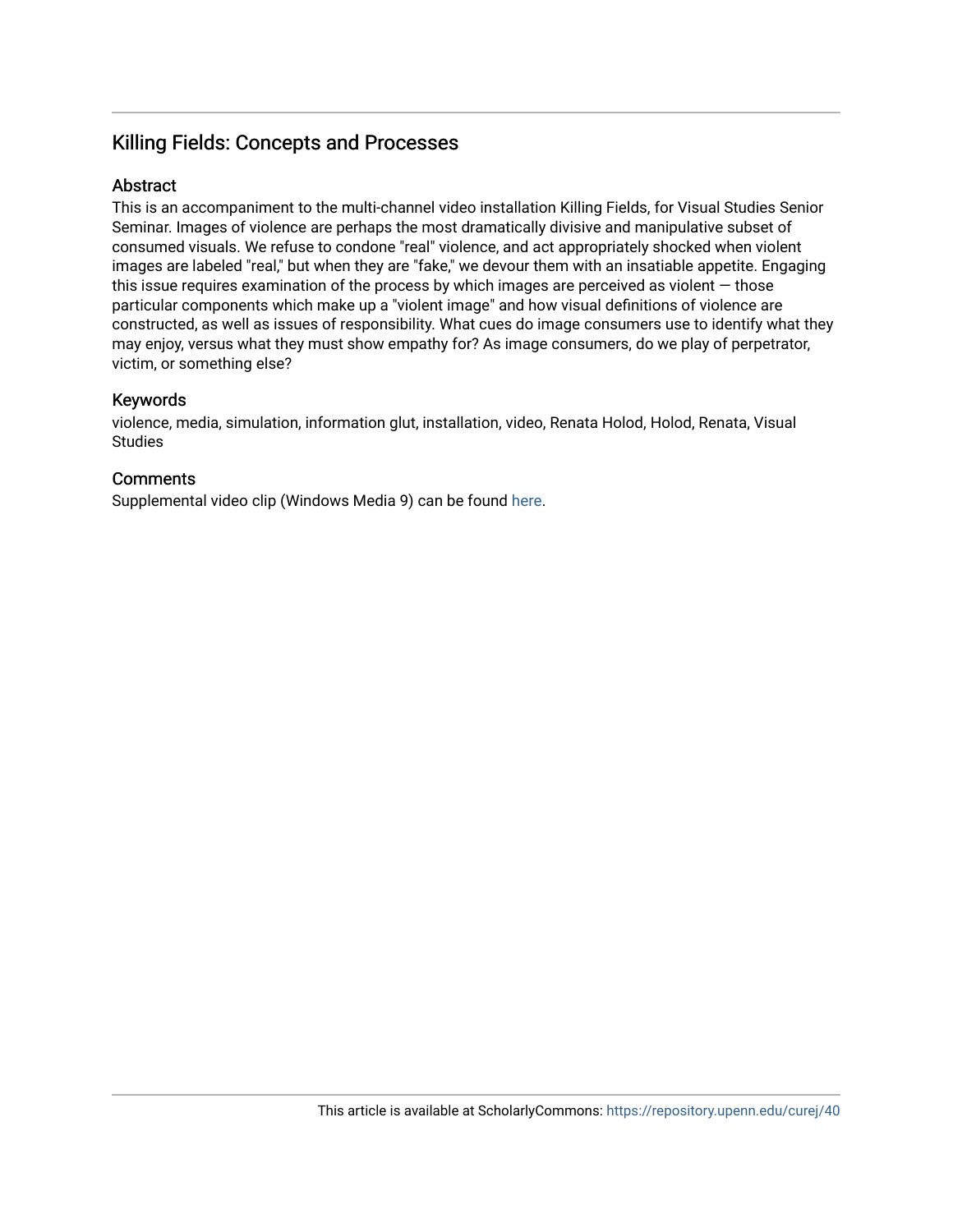*Killing Fields*: Concepts and Processes

James Matthew Weed

Visual Studies Senior Seminar

April 22, 2006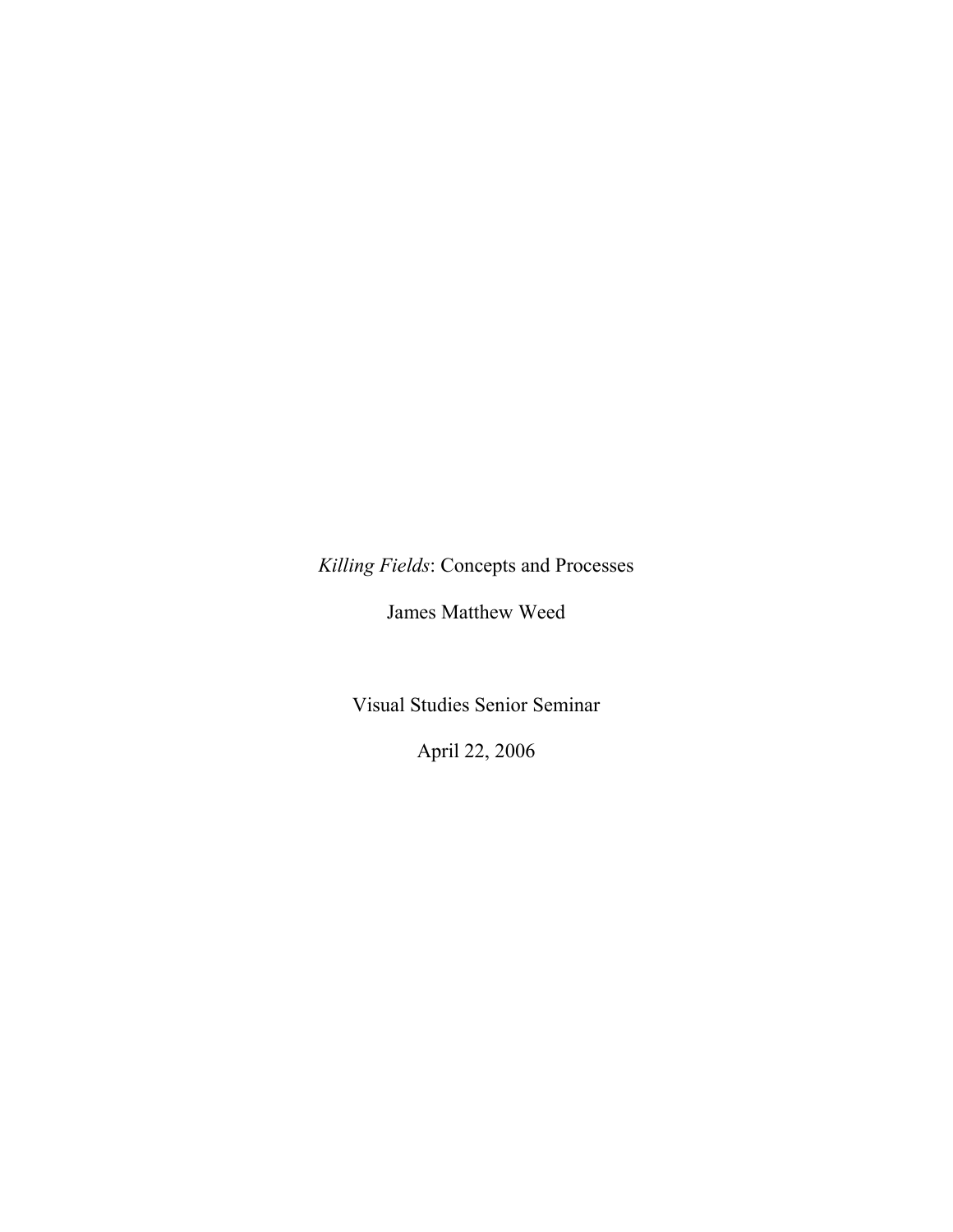Images of violence are a tradable commodity. Where do image consumers lie in the continuum of responsibility between perpetrators and victims? *Killing Fields* is concerned with media representations of violence, and how they mediate a reality which is often without culpability for image consumers.

#### *Concepts and History*

I began this project as a foray into questions about information glut – specifically, the excess of images an average consumer has to work through every day. How do we deal with this amount of visual information? How do we parse it out, or are we even able to? Too much information is just as much a problem as too little. In this state of overwhelming influx of primarily visual data, the most highly prized skill is the ability to filter and sort. Sensitivity is no longer either valued or even acceptable, as higher thresholds for stimulus are required for survival. Influenced by the work of artists such as the Ant Farm collective, Barry le Va, and the Situationist International, my early experiments with video and performance involved destroying computer monitors and televisions, manipulating the time component of the resulting footage to explore the destruction and reconstruction of the physical medium, the information "mouthpiece," which carried the visual information overload.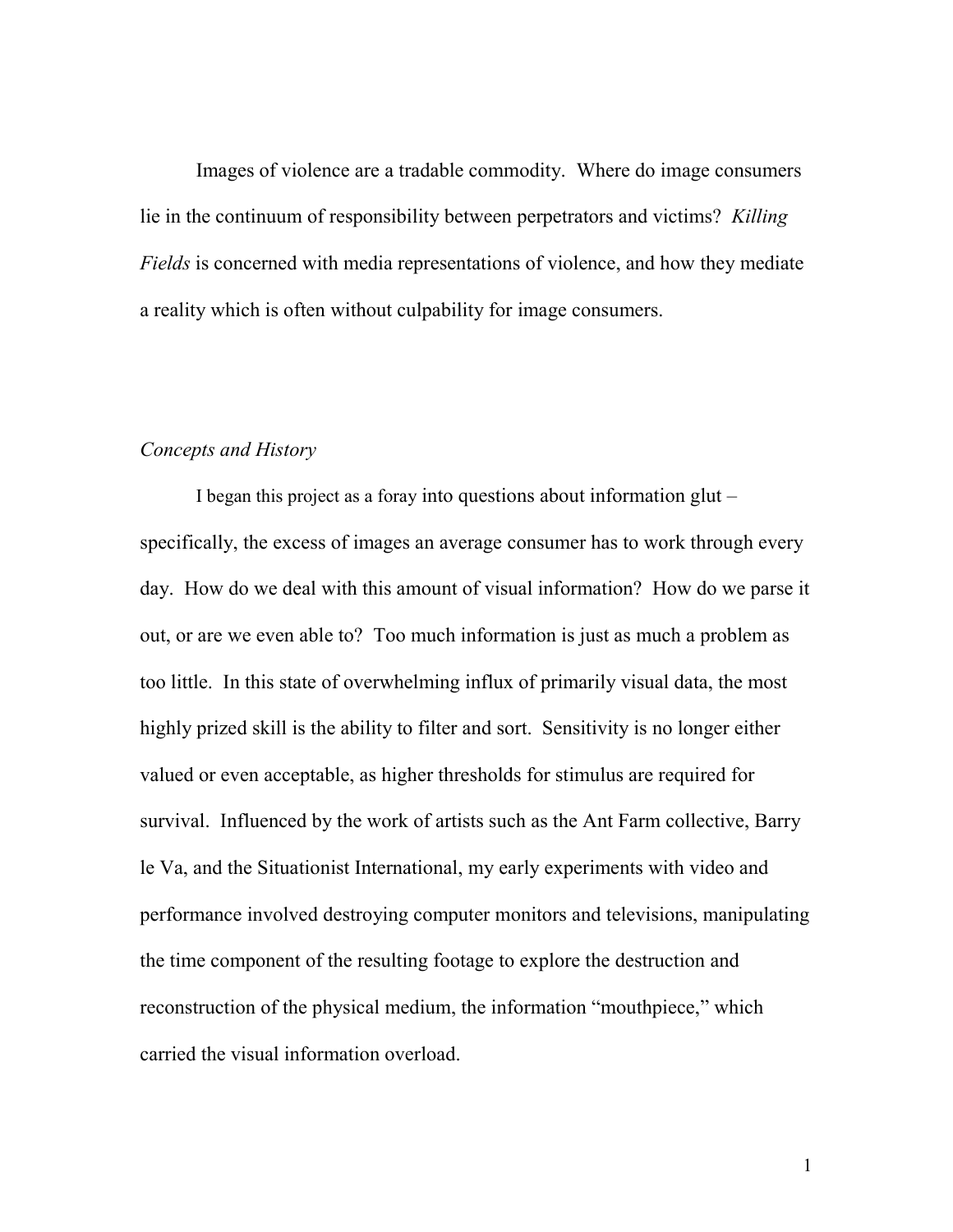These experiments with time manipulation led to a second set of questions: could the networks that feed us images manipulate our perceptions in a similar manner? If images almost exclusively arrive on a screen, then could the boundary between reality and fiction be blurred enough to eliminate any perceptible distinction? It not only seems possible, but inevitable. We live in Jean Baudrillard's "hyper-real," where, in a state of total mediation, any sense of "reality" or personal, empirical experience is called into question.<sup>1</sup> In an endless proliferation of copies with no original, $<sup>2</sup>$  reality ceases to exist, because it is no</sup> longer distinguishable from simulation – in fact, "the real…can be reproduced an infinite number of times."<sup>3</sup> This hyper-reality is rooted in epistemological questions about the possibility or impossibility of absolute, omniscient knowledge about the reality behind signs. For Baudrillard, there is no distinction between reality and simulation because we cannot tell the difference. Images can no longer be said to convey or distort the truth, because there is nothing "real" to be concealed or mediated by them – they exist of themselves, part of a "perfect descriptive machine which provides all the signs of the real and short-circuits its vicissitudes."<sup>4</sup> "Reality" and "fiction" are simply tags – labels – used by image manufacturers to allow image consumers to assume a preconceived attitude, one that will allow them to stay comfortably detached and consume without the

<sup>&</sup>lt;sup>1</sup> See Jean Baudrillard, "The Precession of Simulacra," *Simulations*, translated by Paul Foss, Paul Patton, and Philip Beitchman (New York: Semiotext, 1983)

<sup>2</sup> See Walter Benjamin, "The Work of Art in the Age of Mechanical Reproduction," as printed in *The Norton Anthology of Theory and Criticism* (New York: W.W. Norton & Company, Inc., 2001)<sup>3</sup> Jean Baudrillard, "The Precession of Simulacra," 254

 $<sup>4</sup>$  Ibid.</sup>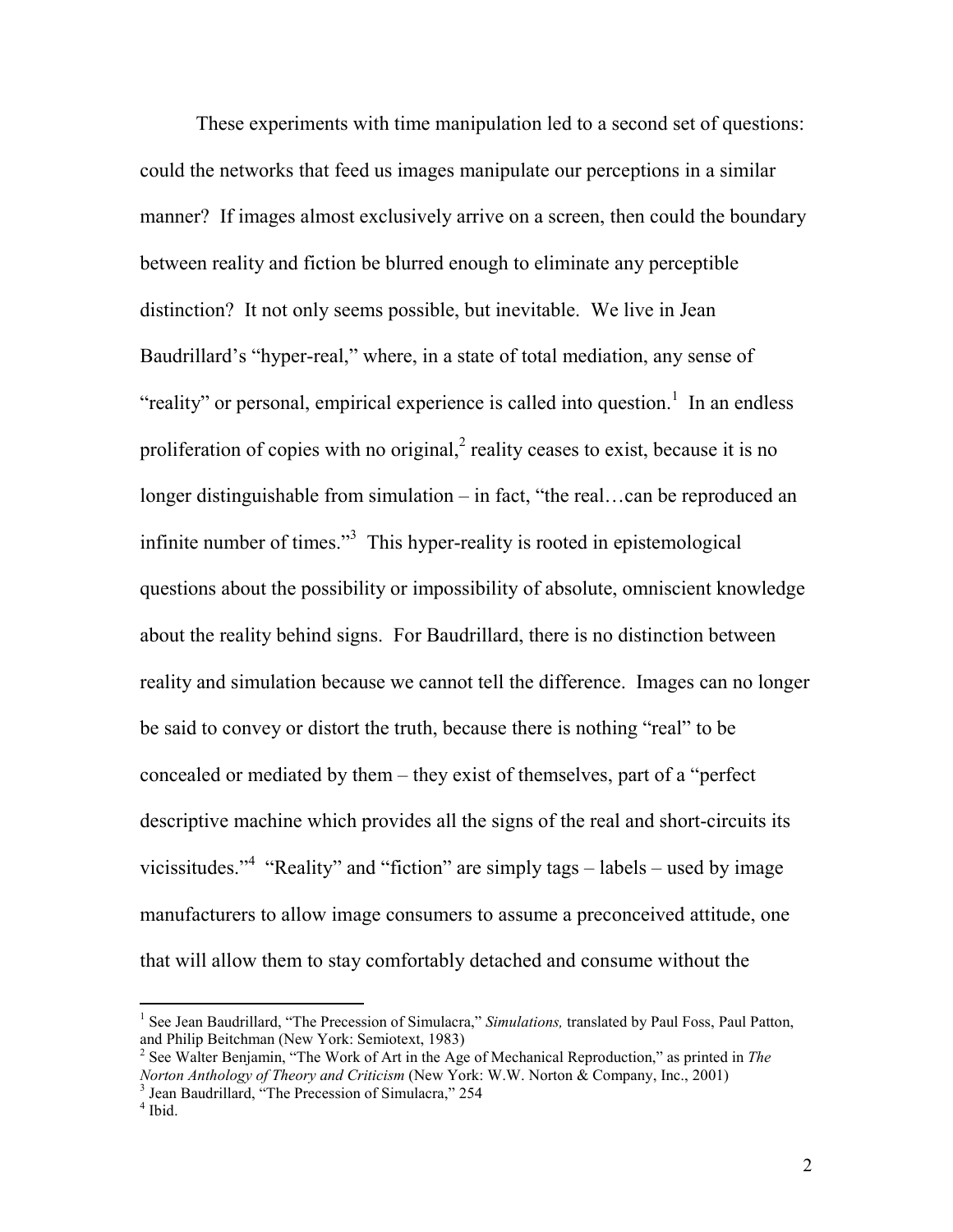responsibility of "involvement." Information channels (media outlets) have a vested interest in maintaining this detachment in consumers, since any kind of implication or placing responsibility on viewers would result in reduced profit margins. Once people are made uncomfortable by devices which have afforded them maximum detachment for so long, they simply change the channel or redirect their browser.

Still, exploring these issues in greater depth required that I narrow my focus. Images of violence are perhaps the most dramatically divisive and manipulative subset of consumed visuals. We are both attracted and repulsed by conflict, and the most "real" (i.e., physical, visceral, or tangible) manifestation of conflict is violence. The distinction between "reality" and "fiction" is particularly important here: for the most part, we refuse to condone "real" violence, and act appropriately shocked when violent images are labeled "real," but when they are "fake," we devour them with an insatiable appetite. Violence terrifies us, but also seduces us. As "visual culture" has become a marketplace not so much for ideas as entertainment, the images presented have become more graphic and sensationalized, in order to attract consumers. Violence is in many ways currency, commodity, and capital in the "Image Industry," whether for entertainment purposes in the cinema, or for spectacle value in news media. Yet these images serve a dual purpose. In Baudrillard's words, they "reinforce the reality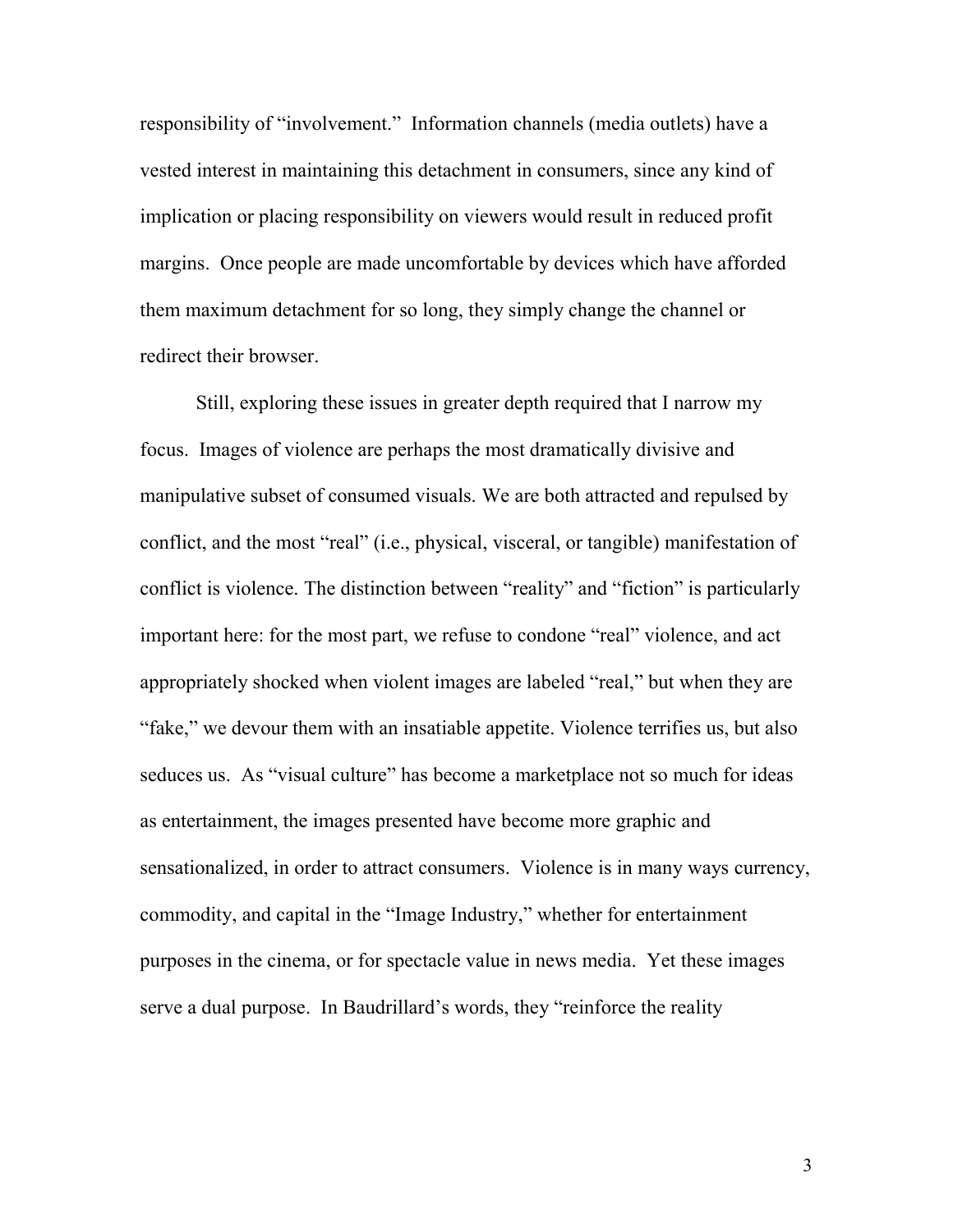principle,"<sup>5</sup> that is, they shore up the legitimacy of authority structures in their claims to power. If images cannot represent an "original" underlying reality, all claims to moral authority are null and void; it is always in the interest of those in power to maintain the illusion of reality. Signs must signify. For example, while the televising of terrorist videos might serve to raise the ratings of a news network (through sensational spectacle), it also serves the larger purpose of legitimizing authorities' sometimes-questionable measures in pursuing their political ends. "Real" images in this case can serve as "proof" that the world is a frightening place and that it is worthwhile to surrender liberties in the name of safety. Yet if the very same images are used for both entertainment and political indoctrination, how can these dual attitudes toward violence be so pronounced, when they seem so markedly oppositional? It seems that we consistently engage in a contradiction: we accept the legitimacy claims of power structures which presuppose a basic reality behind images, yet we consume with abandon as if all were pure simulacra.

Violence by necessity has a perpetrator and a victim. As image consumers, do we play one or both of these roles, or is neutrality possible? What is our responsibility, and if we cannot in fact distinguish for ourselves between reality and fiction, can we be immune to both harm and culpability? Once these questions arose, my work on *Killing Fields* began to shift focus, becoming concerned with questions of exactly *how* images are perceived as violent – what components make up a "violent image" and how these definitions are constructed,

 $<sup>5</sup>$  Ibid., 262</sup>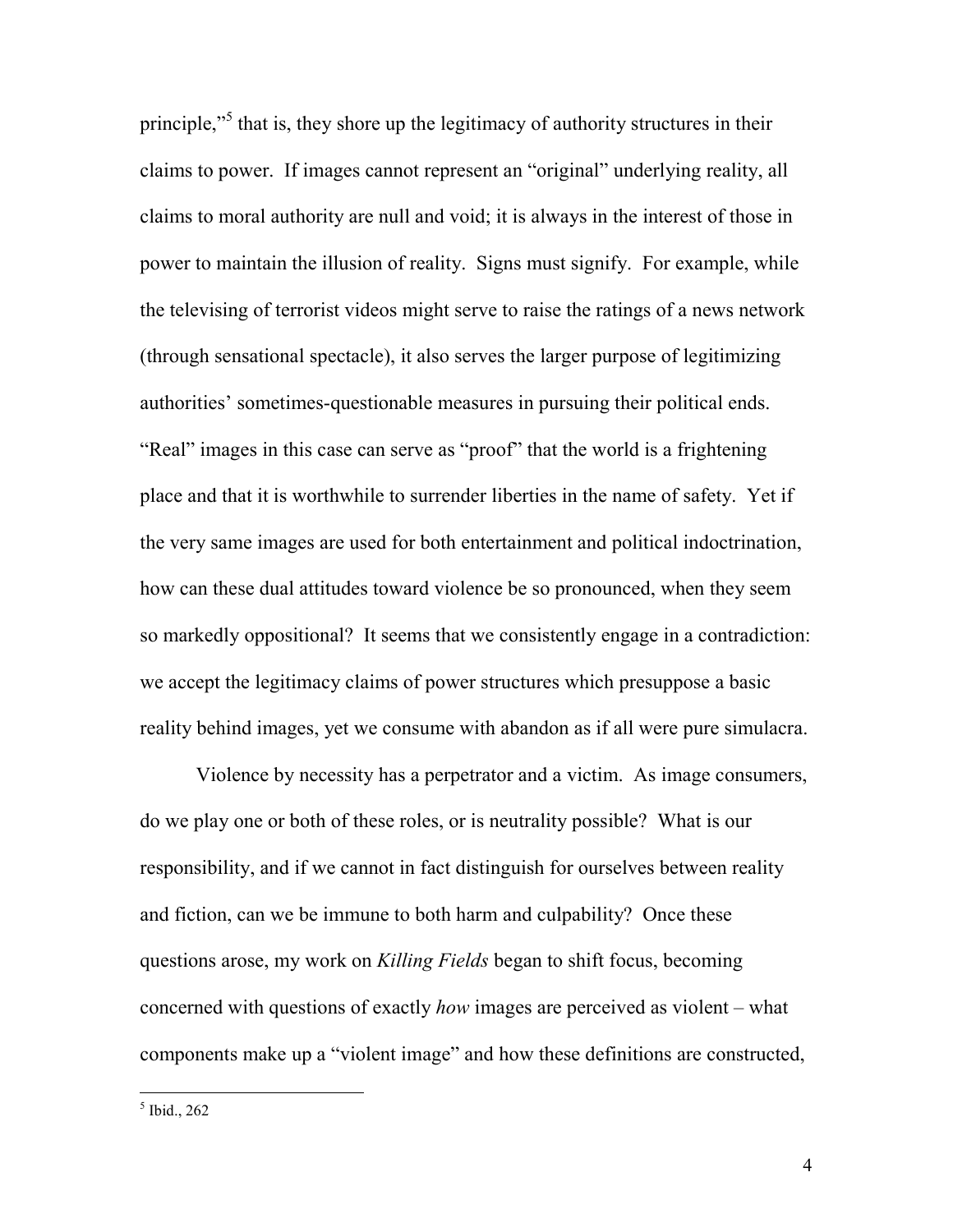as well as how responsibility might be communicated. What cues do image consumers use to identify what they may enjoy, versus what they must show empathy for? How is "violence" defined in a visual sense? In the context of art, to what extent is it possible to implicate the viewer in the violent act being portrayed?

Applying the idea of image as pure simulacrum to violence, it seems clear that regardless of what labels or methods of representation are used to tag violent images, the response would be essentially the same. Since all images exist independently of any kind of authentically experiential original act, they can all be seen as simulation – so "real" and "fake" are not only indistinguishable, they are essentially irrelevant. Image consumers, while they may not be able to articulate this concept verbally, know it intuitively. The act of consumption is free from any immediate consequences, allowing the visceral pleasure of a lurid scene to entertain without exposing the consumer to any risk. Since the image sequence is endlessly repeatable, those harmed or killed in it may be eternally resurrected, reassuring the viewer that nothing is really wrong, and he or she may keep a clean conscience. Because the "reality" is defined by the image, the original act loses its status as "real."

This concept can be seen most clearly in the popular and political response to the 9-11 tragedy. Karlheinz Stockhausen, a German composer, called the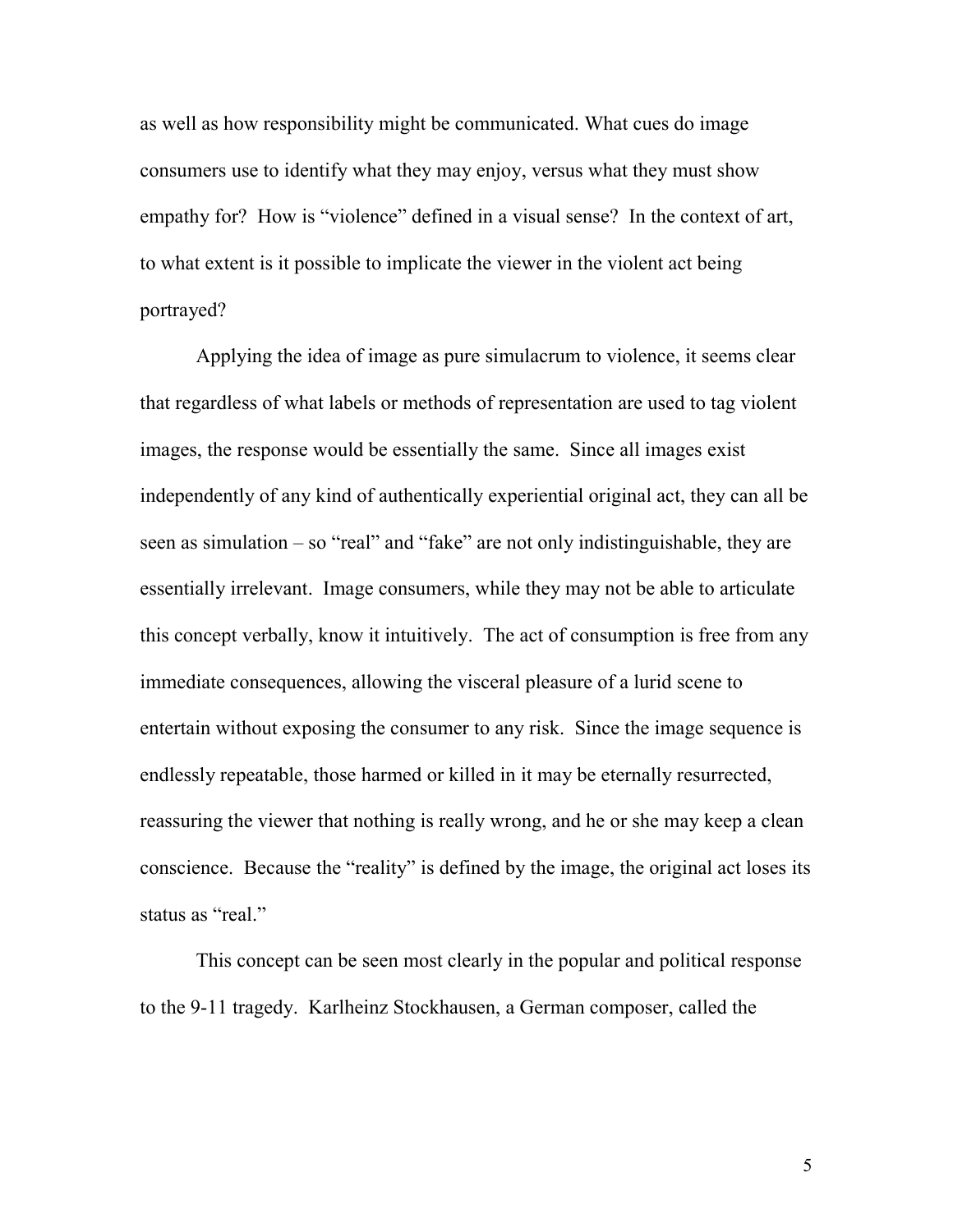terrorist attacks the "greatest work of art for the whole cosmos."<sup>6</sup> While his comment was inflammatory and earned him a negative reputation in the press, it points to the truly simulated nature of the event. When people first saw what was happening on television, many did not know whether or not it was in fact happening – their disbelief rooted in the recognition of the image as "something" out of a movie." In this case, the model preceded its instantiation, or perhaps more accurately, the copy preceded its original. 9-11 seemed familiar; everyone who saw it on television felt that they had seen it before somewhere. They had: in the movies, on TV, in thousands upon thousands of "fake" images intended for entertainment. The disjunction was not intrinsic to the images themselves; rather it was simply that a very safe, clichéd visual was suddenly being re-tagged as "real." Re-interpreted in this light, Stockhausen's comments take on a different character, especially considering that the attacks were engineered to be seen live on television, suggesting that perhaps the terrorists themselves had taken a page from the disaster movie-maker's handbook. 9-11 was a "surreal" experience for no other reason than that no one had ever before seen those particular images with a CNN logo on them.

Recognizing this trend prompted yet another shift in the goals of the project. To comment on violent acts themselves would be irrelevant, since this "message" would simply be another tag applied to a simulation, telling viewers

<sup>6</sup> In an interview with a Hamburg journalist, quotation from "Karlheinz Stockhausen," *Wikipedia, The Free Encyclopedia,* http://en.wikipedia.org/w/index.php?title=Karlheinz\_Stockhausen&oldid=50983887 (accessed April 30th, 2006).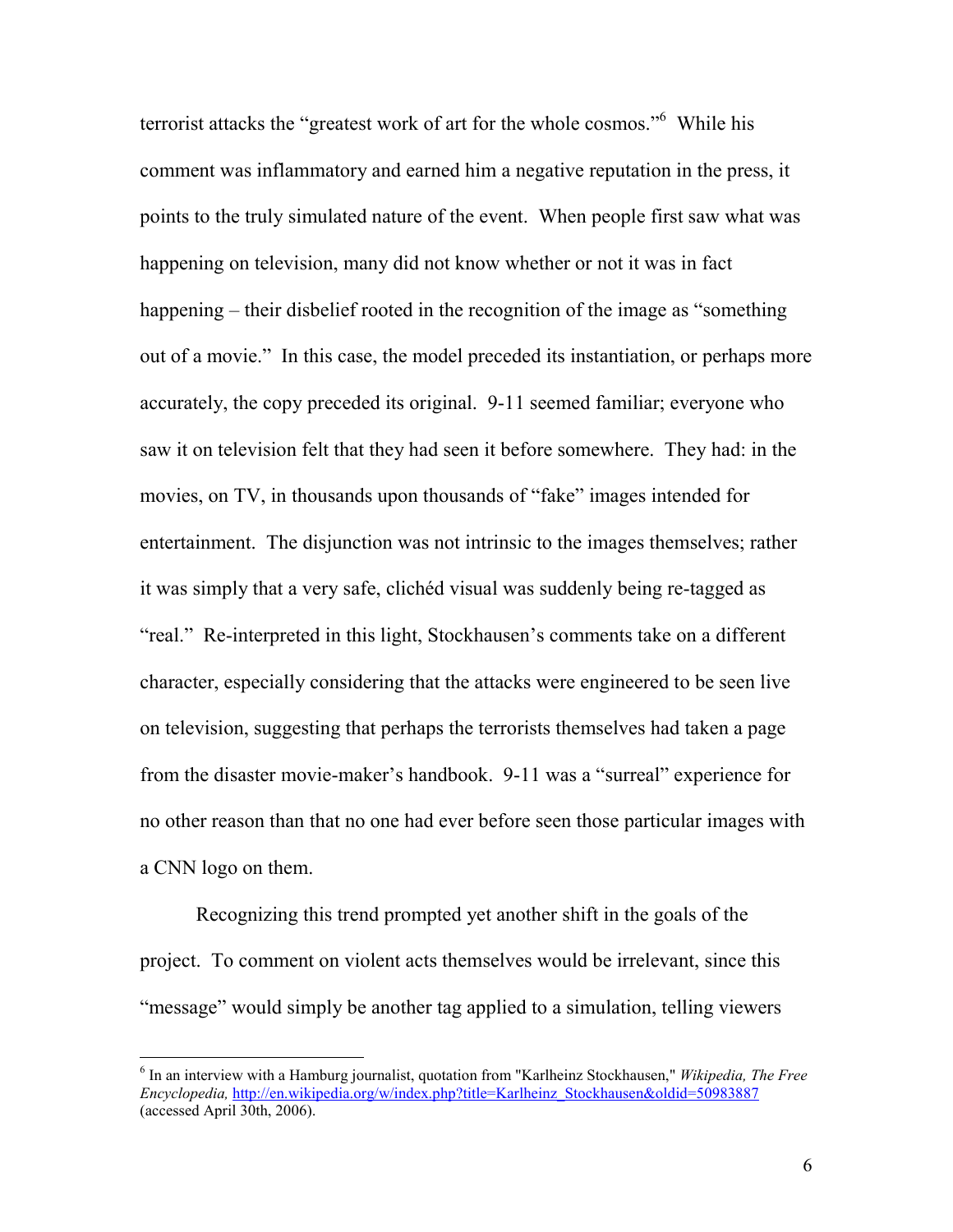how to think and feel. In this case, the presentation would be nothing more than another point of view, presented with an imperiousness to rival that of the major news networks. Instead I felt it important to comment on the actual modes of transmission by which violent images are received – the methods of simulation and digestion of real and fake, pointing out how little difference there is between them. I also wanted to draw attention to the way media channels distill complex situations to simple sets of iconic scapegoats, whose actions are predictable as clockwork, and about whom there can be no ambivalence – a distillation which amounts to propaganda. These iconic figures, it seemed, were a channel through which responsibility could be safely redirected, away from viewers. By juxtaposing a commentary of the direct mediation and representation of violent acts with a commentary on the scapegoat figures to whom the acts were attributed, I was able to explore the more general processes of image tagging and responsibility-avoidance.

As a result, all images used in *Killing Fields* underwent a process of distillation, much like that of the major image providers – but instead of distilling data masses down to an easily processed message, my goal was to distill the pure simulacra down to their most basic components. Thus a viewer might be made aware of his or her own process of consumption, and be forced to confront the possibility of culpability.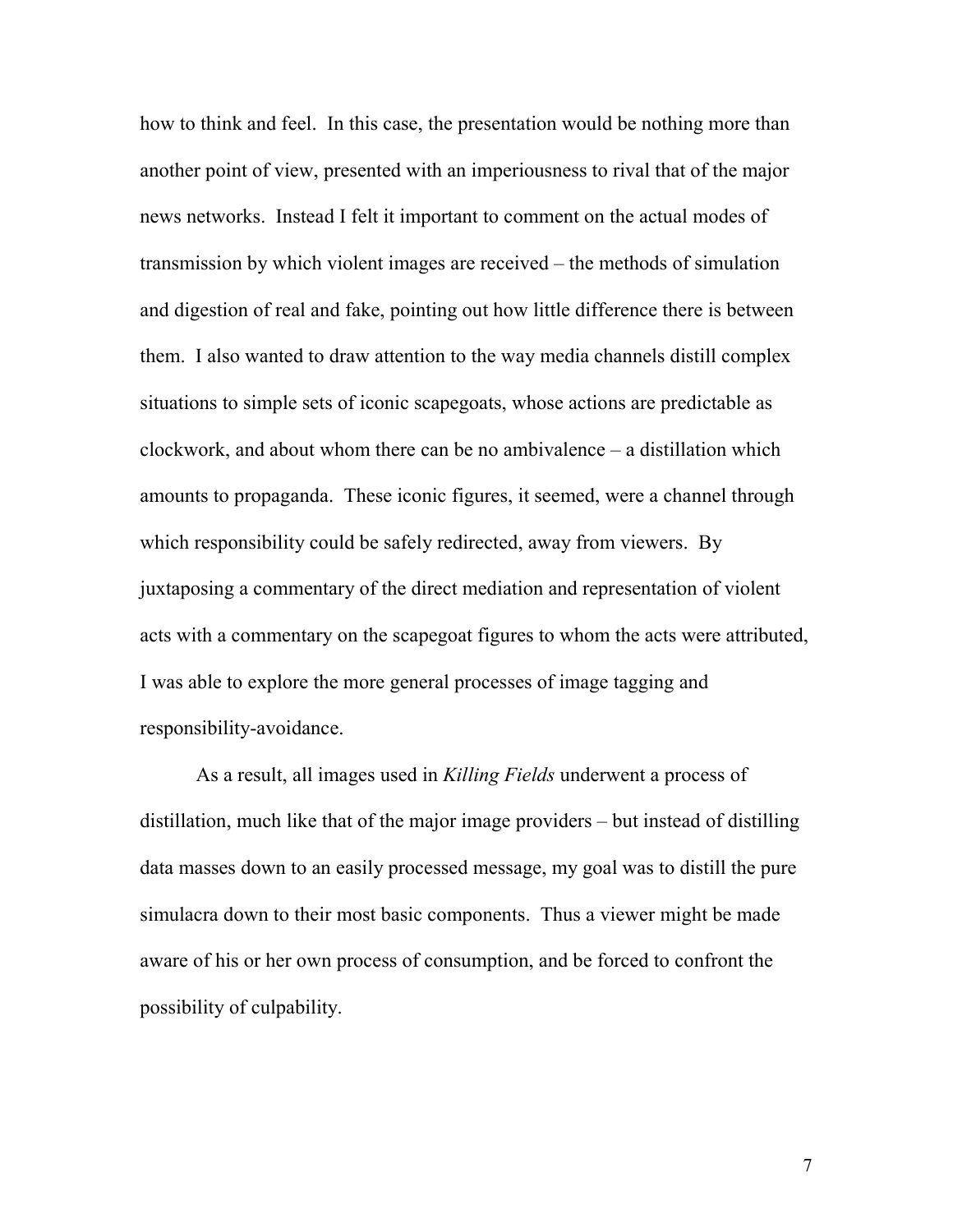# *The Installation*

The *Killing Fields* installation consisted of three video channels and a multi-channel surround audio track. While I originally intended it for a closed gallery environment, I found a much more interesting and appropriate site: a movie theater. This environment, besides addressing many of the technical needs of the project, added an extra dimension of ambiguity to the viewer's interpretation process (since cinemas have a distinct set of cultural connotations: expectations of narrative, beginning and ending, and fantasy which has no "real" consequences after the viewing is over), and also provided a sit-down environment with a more immersive sensory experience. In addition, the experience of the installation would subtly shift with repetition, since each channel (three video and one audio) ran independently for different lengths of time. The channels overlapped differently with each repetition, further decentralizing any reference points or sense of narrative.

The primary channel, run from the theater's projection room onto its large screen, contained abstracted archival footage. It consisted of 9 segments, each of which I had taken from a separate original video, slowed down to one-eighth their original speed, and added applied color. Source footage included beheadings by different political and terrorist groups in Chechnya, Iraq, and Nepal, torture documentation from Brazil, firing squad executions from Vietnam, World War II, and the second Iraq war, and one scene of guerilla fighting in Palestine. These ran in an independent continuous loop that totaled 18 minutes after post-processing.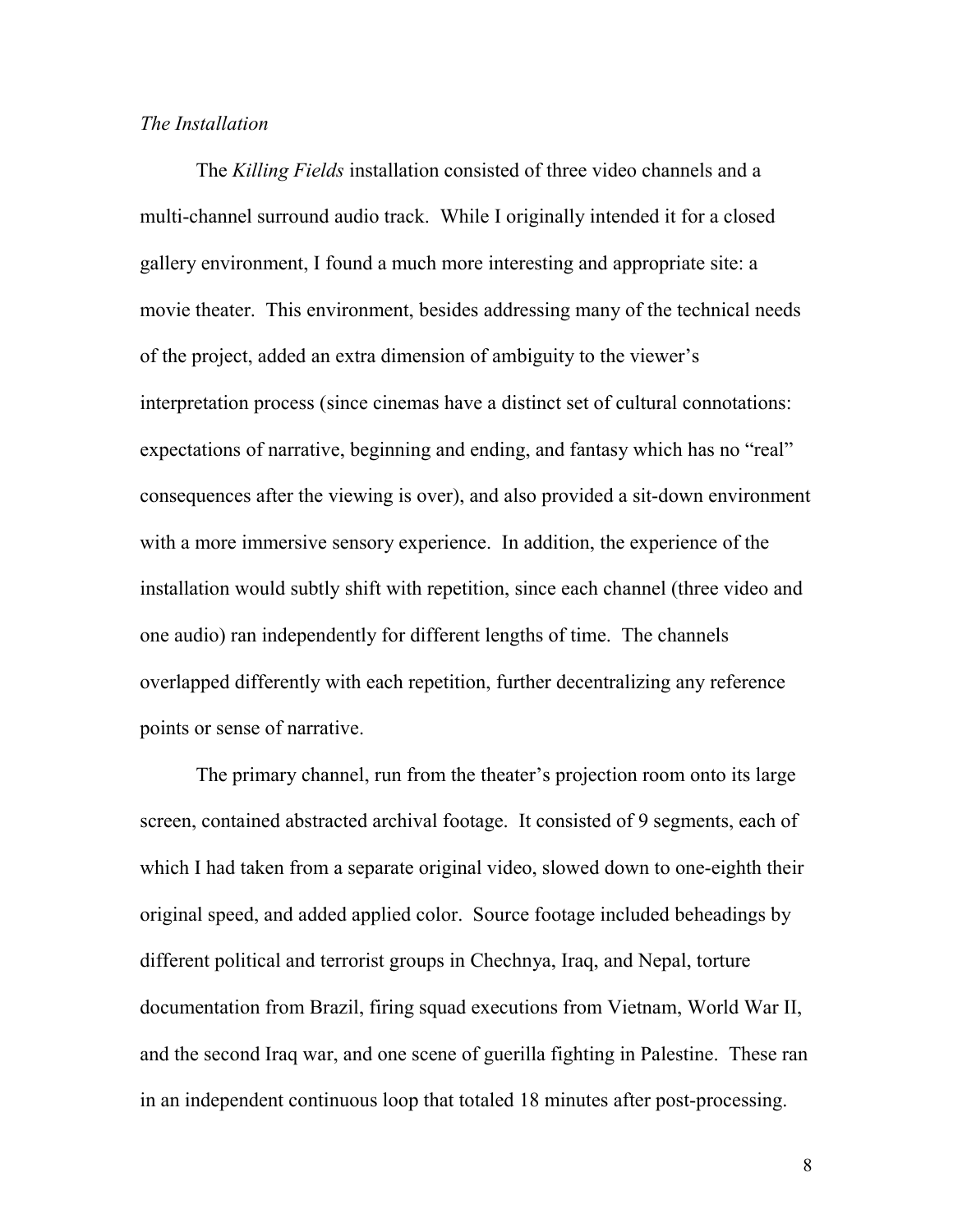Technical limitations of the theater in which I exhibited meant that I was unable to use the entire area of the screen, since a standard DV projection has a 4:3 aspect ratio, instead of the cinematic standard 16:9 anamorphic widescreen. Still, the contrast and sheer size available with a cinema digital projection system greatly enhanced the immersion and readability of the visuals. This was particularly important for the center channel, since it had to compete visually with bright white projections on both side walls.

The side wall projections both consisted of hand-drawn pen and ink animations. These were largely caricatures of the iconic scapegoat figures, though the faces represented were not all contemporary, television-era characters. I selected them based simply on their ability to be recognized by a few particular cues. For example, both Napoleon Bonaparte and Fidel Castro might be recognizable by their respective hats, Hitler by his mustache, Bin Laden by his beard or turban. An average American (anyone who watches television or browses the internet with some regularity) could read and recognize these relatively crude drawings by their concentration on iconic, caricature-able features. Nine of these animations ran on each side wall in continuous loops of approximately six minutes length, with some subject crossover between them. They were located towards the front of the theater.

I mixed the sound in a widely-used cinematic surround format, so as to take full advantage of the theater space and sound system. Rather than a simple stereo image, surround encoding allowed for sounds to pan across the entire space, to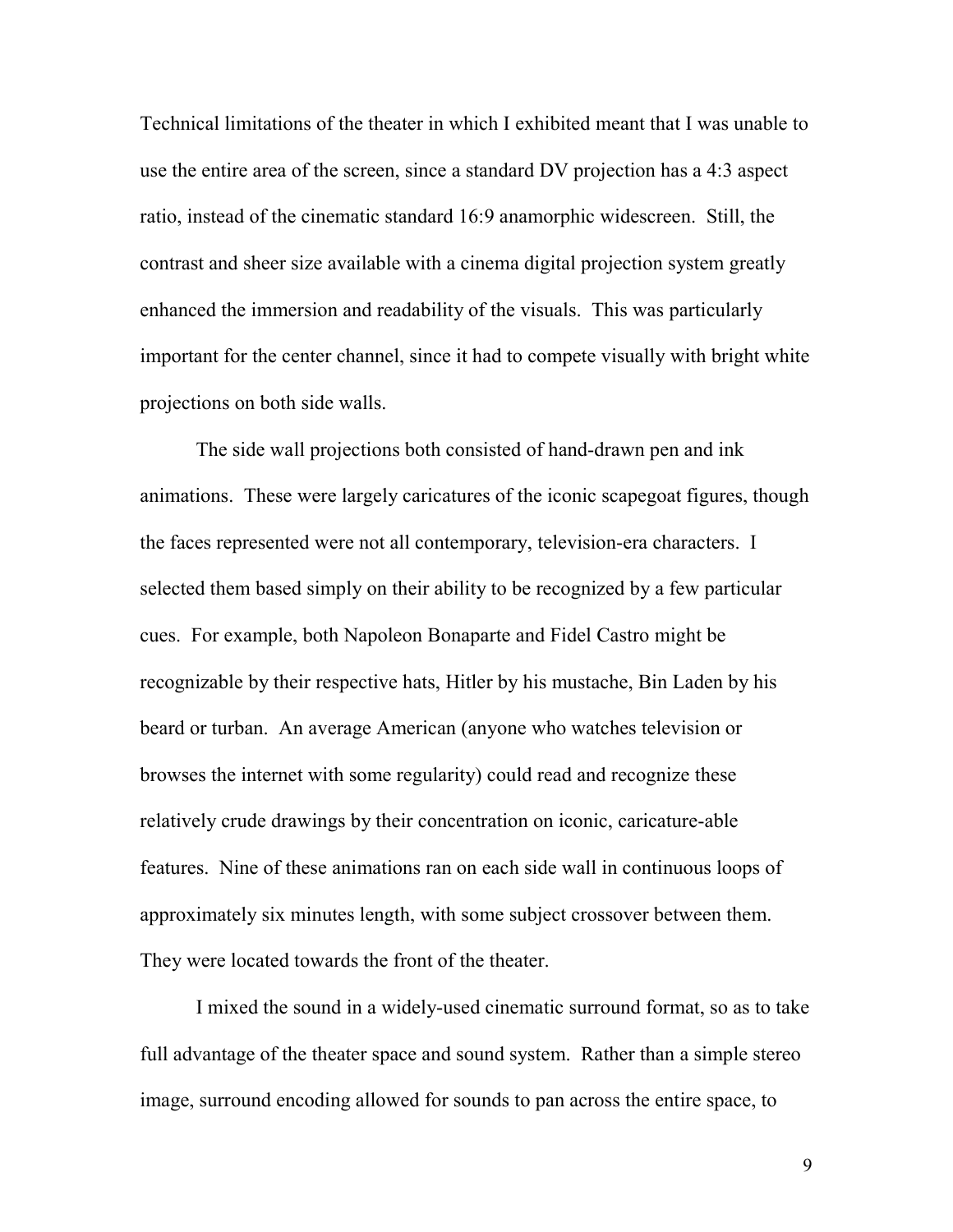increase the sense of immersion, regardless of where viewers sat. The sound loop ran the longest of any channel, 22 minutes total, with about half of it containing a musical score, and a continuous panning helicopter sound with sporadic effects layered on top.

# *Process*

Having embraced the idea of simulation and simulacrum as critical to the aims of the project, I was less interested in shooting original footage with the camera than in collecting and accumulating images. The internet provides many opportunities for gathering media which are censored for either ideologies or explicit content. Several databases offer archival footage that has been rejected by mainstream news outlets, usually from amateur sources operating within terrorist organizations. Interestingly enough, though most of these sites offer some permutation of the "unedited, uncensored reality" spin, they are themselves simply entertainment outlets. There is some irony in the "uncensored reality" shtick, since the targeted young male audience consumes the content in exactly the same way they might consume a movie (or pornography for that matter, for which the sites often carry ads). Furthermore, the resemblance to the rhetoric employed in the advertising of reality television is striking, as both claim to represent something essential, not constructed. They place an emphasis on some form of "authentic" experience of the "real world," despite the ironically obvious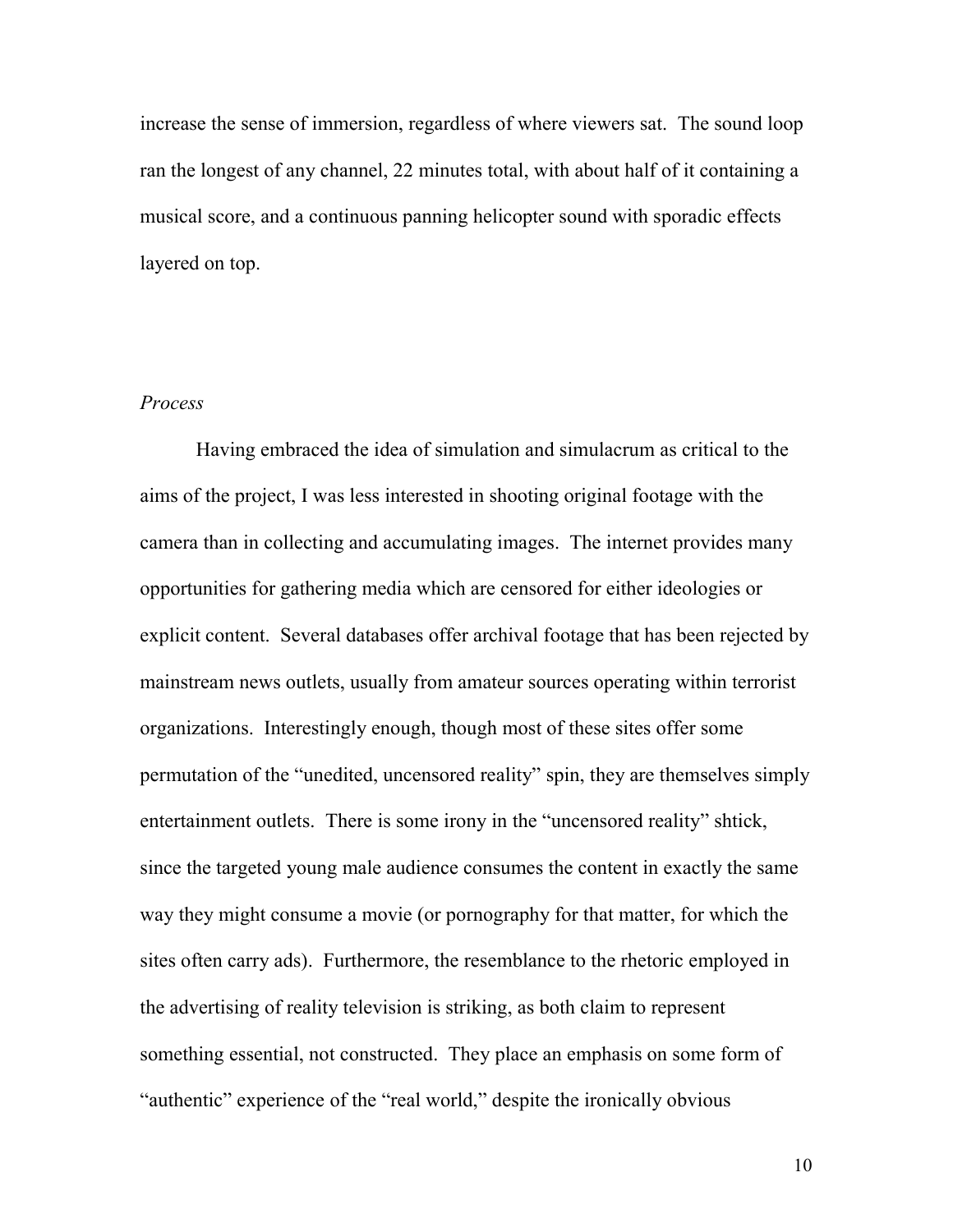mediation of these experiences by a computer or television screen (not to mention the interpretive perspective of whoever made the image). As such, there is nothing particularly objective about these internet sites in and of themselves, any more so than most mainstream media outlets; rather their value lies in providing a traceable route straight to the image author – in most cases is a terrorist, guerrilla, or other sympathizer with the act being depicted. Unlike news media outlets, there is no pretense of objectivity, since the sites operate by appropriation and collection, rather than providing any "original" content. It is biased, certainly, but not arbitrarily so, because its bias belongs to the original aggressor. The fact that the image-makers in this case do not presume to be neutral bystanders, but are actually aiding the perpetrators in the commission of the act of violence, gives the images themselves extra potency in implicating the viewer: anyone who looks at them is taking on the point of view of an assailant.

The problem is that simply showing this footage as-is produces a gutreaction of revulsion and rejection on the part of the viewer, who will instantly make a scapegoat of whomever happened to present it, reflexively similar to the scapegoating process which media outlets engage in. The viewer in this case is able to escape responsibility by simply rejecting the act and its accompanying ideological motivation – without consideration of the image, its mode of transmission, or the decision to look. Taking on the idea of simple "cues" for reading violence in images, it is possible to distill the footage to its "essential" elements, by removing extraneous textures, colors, etc. What remains is an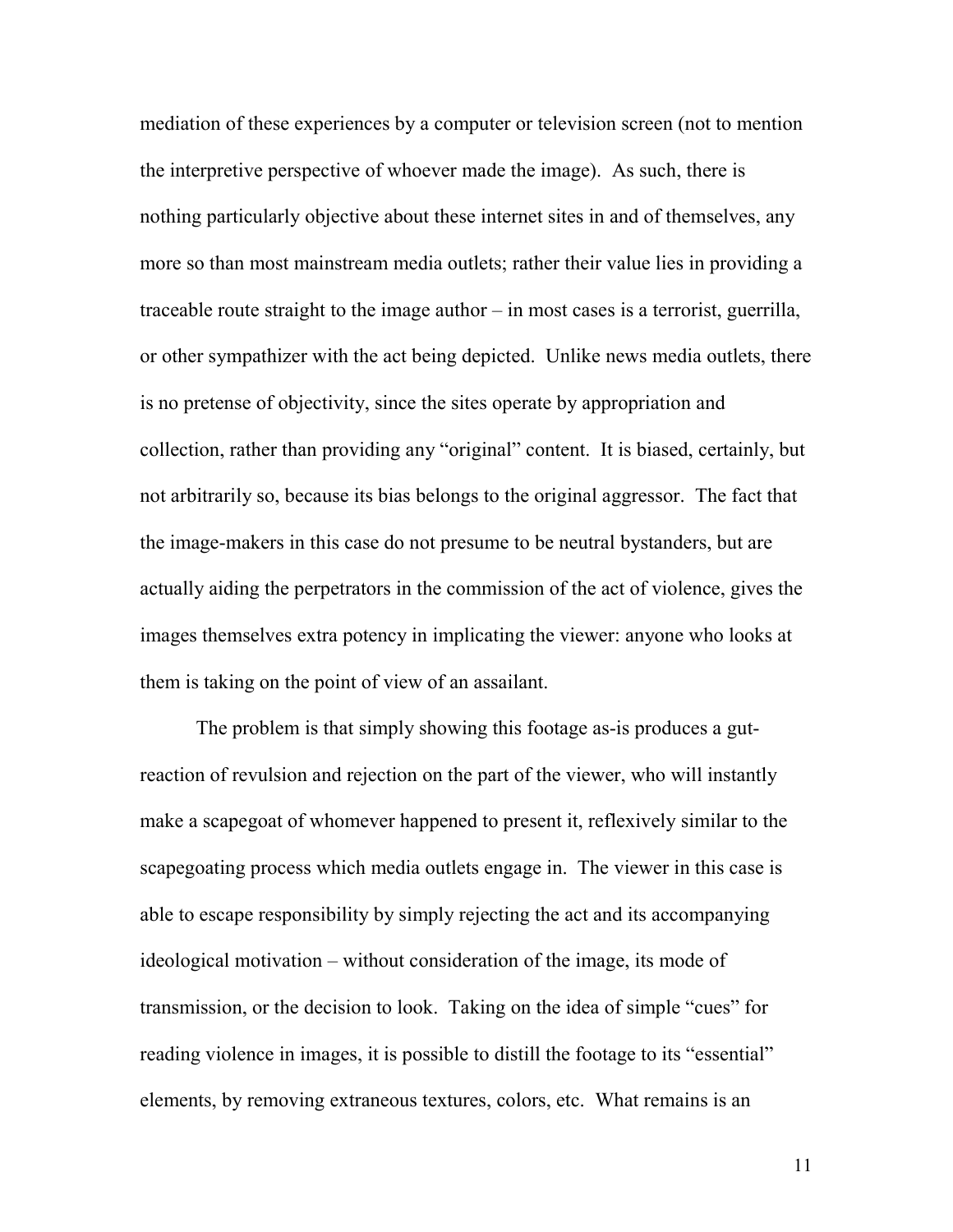abstract blueprint of an act of violence, not a direct representation; the set of motion vectors contained in the image are sufficient cues for the viewer to decipher its content.

The result of this abstraction is a significant delay in the visual interpretation process, providing a window of time in which the formal elements of the image itself (independent of its content or source) can make their own impression. After enough time has passed, the viewer inevitably reaches a point of realization, and the perceived character of the image changes dramatically. This point of reversal is the critical moment, where attraction and revulsion meet, and internal conflict arises. By this time, the viewer has already "consumed" the image, only realizing during digestion the true nature of what has entered.

It could be argued that all this merely amounts to playing a cruel trick. Yet this assertion is based on the assumption of the trustworthiness of image channels, and that there is some overarching moral guide for the display of images. The impulse to consume is automatic, indicating an assumption that media presented in certain contexts must be sanctioned by power structures and may be considered "safe" (a presupposition which seems more in line with fascist ideology than democracy). In the case of *Killing Fields*, the needed elements to decode these images were present all along, what was absent was the voice of a legitimate authority structure telling viewers the "right" way to interpret what they saw – appropriate to their own cultural context, without having to think. Was it real? Was it fake? How could one tell? In this case, the viewer is forced to make his or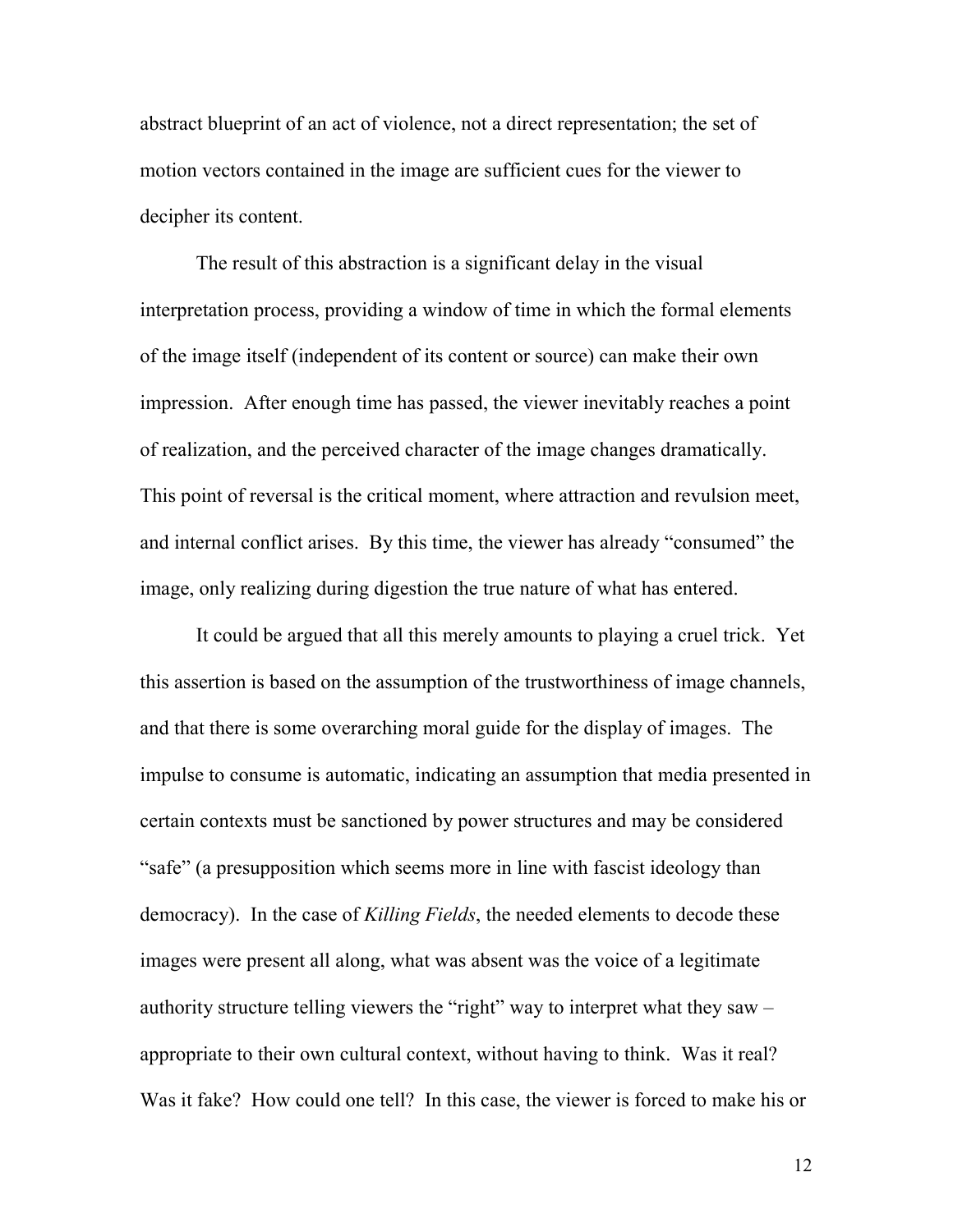her own ethical evaluations of the raw image, an uncomfortable proposition given the habituation to simplified messages in media channels.

Technically speaking, once I had appropriated the necessary archival footage, I had to reformat it from streamed internet files to fit NTSC requirements, which resulted in considerable granulation and loss of quality. This blurring helped in the process of removing recognizable pictorial elements. Certain areas of the frame were keyed out by means of their color, luminosity, or both. I was able to isolate the motion vectors of the figures or subjects of the image in space, removed from their original context. The act itself was preserved as a field of motion, devoid of context or ideological message. All original color was removed and replaced by an overall one- or two-color tint and grain pattern, in order to flatten out any remaining pictorial depth cues and cover processing artifacts. The idea was to concentrate all cues for figure, space, and narrative in motion vectors, while providing a somewhat "painterly" quality.

Once the footage was colorized, I further emphasized its motion cues by slowing it down to between one-half and one-third of the original speed, depending on the nature of the footage, which also helped to counteract immediate recognition and dismissal of the image. The resulting video segments ranged in length from 1-4 minutes, and I edited them together in series to run on the center channel loop of the installation.

 For the side channels, my process was nearly opposite – original, manual creations, brought to life digitally by increasing their speed. These were not so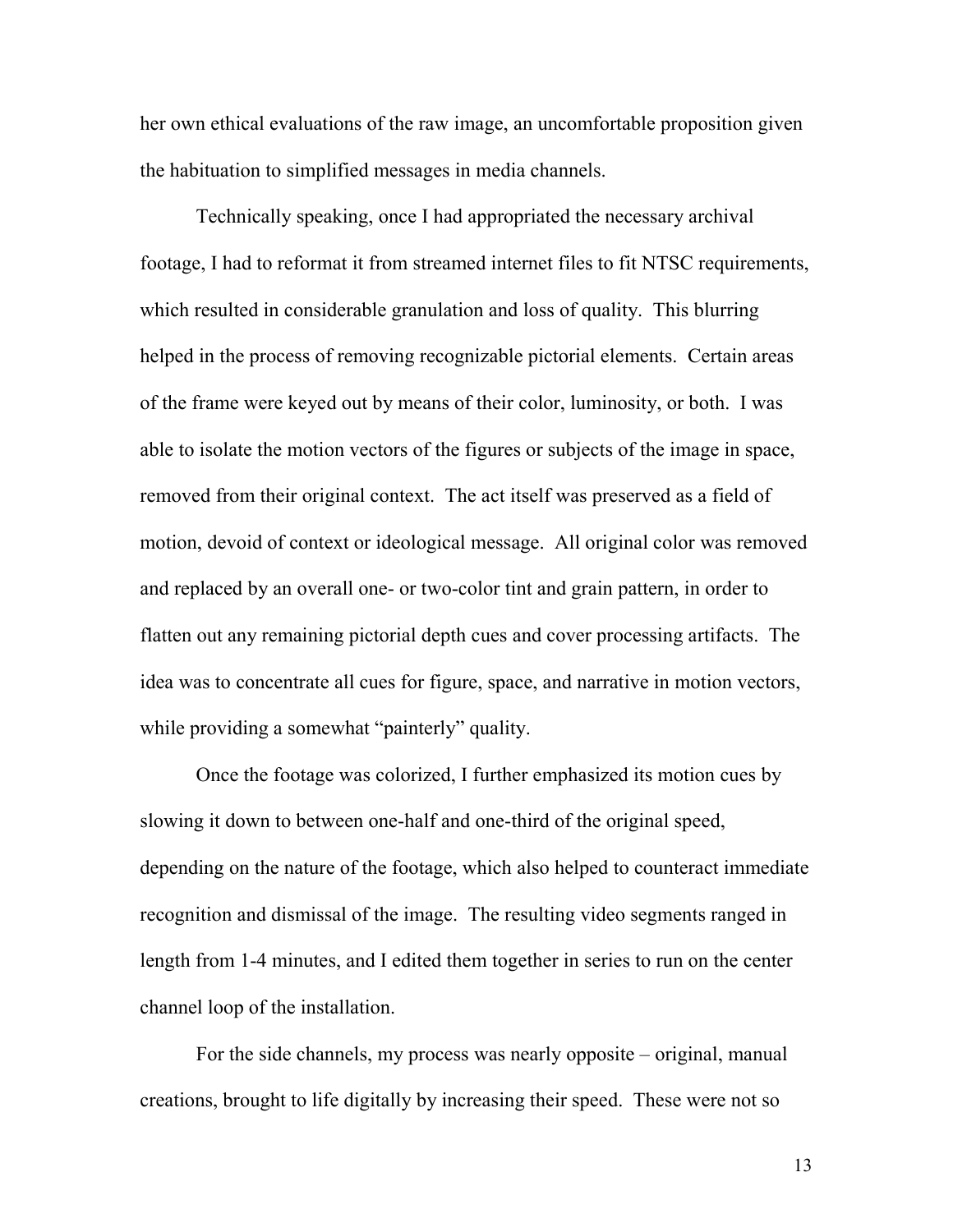much animations as "progressive drawings" which employed a stop-motion method to give the illusion of movement. Beginning in each case with a blank sheet of paper, I layered images onto the surface, capturing them a little at a time by recording a half-second of video every time I made a change. Drawing was not the only technique I used – ink splattering and wrinkling, tearing, and cutting provided methods of layering so that I could progressively expose information. In its raw state, this footage had a slideshow quality to it. After being sped up digitally, the images took on a remarkably life-like character and began to exhibit more dimensionality. At between 5-10 frames per second, motion remained perceptible, while all the detail information of progressive still images was still readable.

 In these animations, the "artist's hand" is readily apparent, removing any pretense of objectivity that might be present in a mainstream image channel – these are entirely subjective in nature, obviously interpretive. Still, the easy recognition of the faces points out the collectivity of perception with regard to these iconic scapegoat figures. The fact that something so subjectively rendered could be so easily identified by nearly everyone forces the viewer to confront their own participation in a mass indoctrination of "bad guys" versus "good guys." The face of the "enemy" is much easier to recognize than his actual doings (which are differently, but equally, abstracted in the found-footage channel of the installation).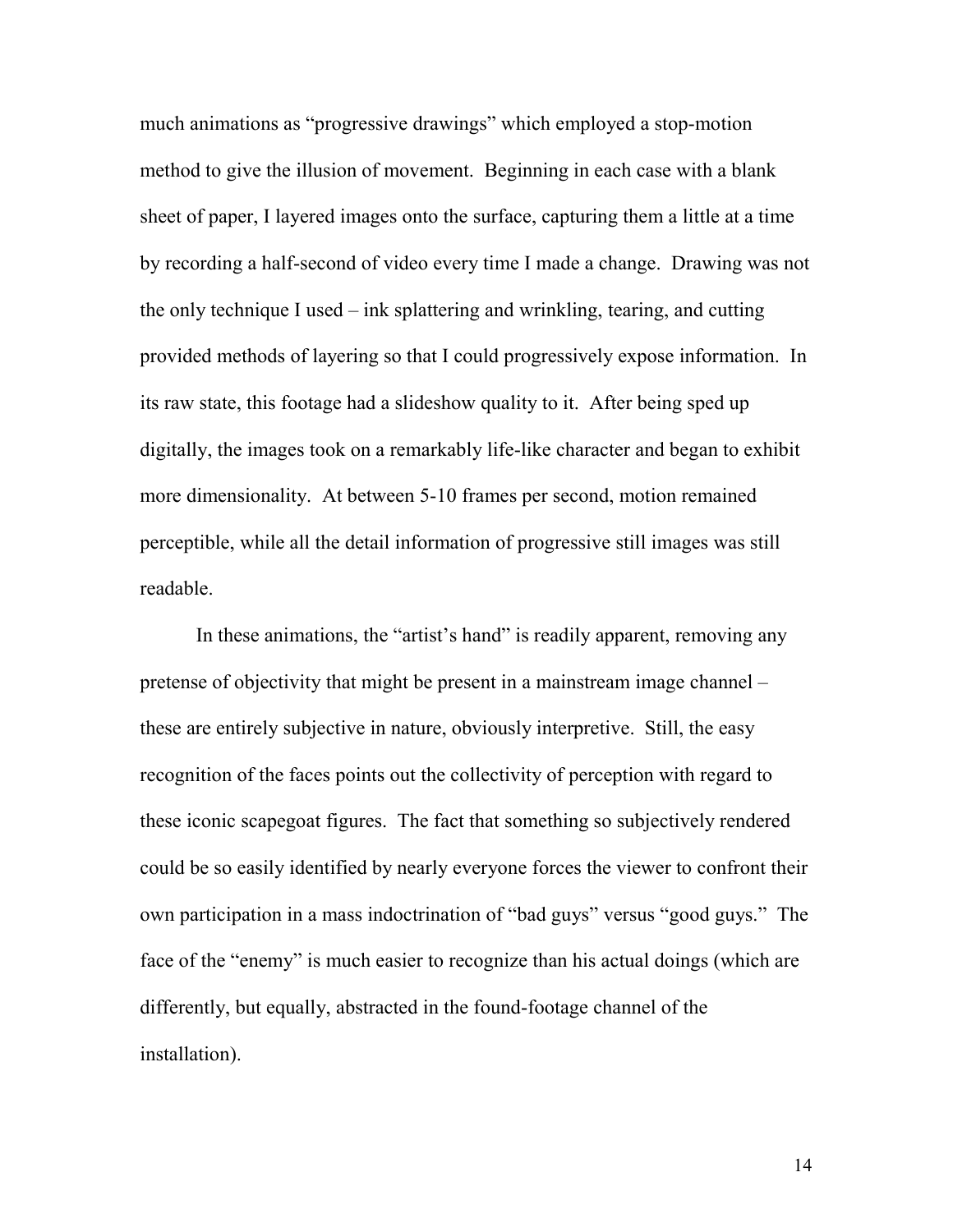Sound construction filled the middle ground between appropriation and authorship. I stripped sounds from the original found footage and used them for the base layer of the sound track. These included recognizable sounds such as shouting and scuffling from the beheading scenes, gunfire, and bomb explosions, but also completely foreign sounds, such as a partial beheading victim attempting to breathe through a cut in his trachea. In some cases, I left these clips largely in their original states, with only minimal processing, and only edited them for maximum dynamic effect. In other cases, I pitch-shifted the sounds and altered their lengths for more interesting environmental effect, and occasionally added surround-sound echoes, flange, phase, and reverberation effects. In the second layer I placed more abstract noise, sampled from the actual sounds of film cameras, tape recorders, and other devices used in television news casting. I processed these in a similar manner to the first layer, but mixed them at a much lower volume, to blend them into the background. I recorded the musical score for the piece (which only ran for half of the loop) with a guitar and a bass in an allanalog recording studio, then digitally processed the tracks to fit them into the surround sound field. To round out the environment, I placed a constantlypanning helicopter loop with Doppler effects between all the surround channels, creating the sensation that a news chopper was hovering in or near the auditorium space. Compared with the images in the three video channels, sound was by far the most narrative element of the installation.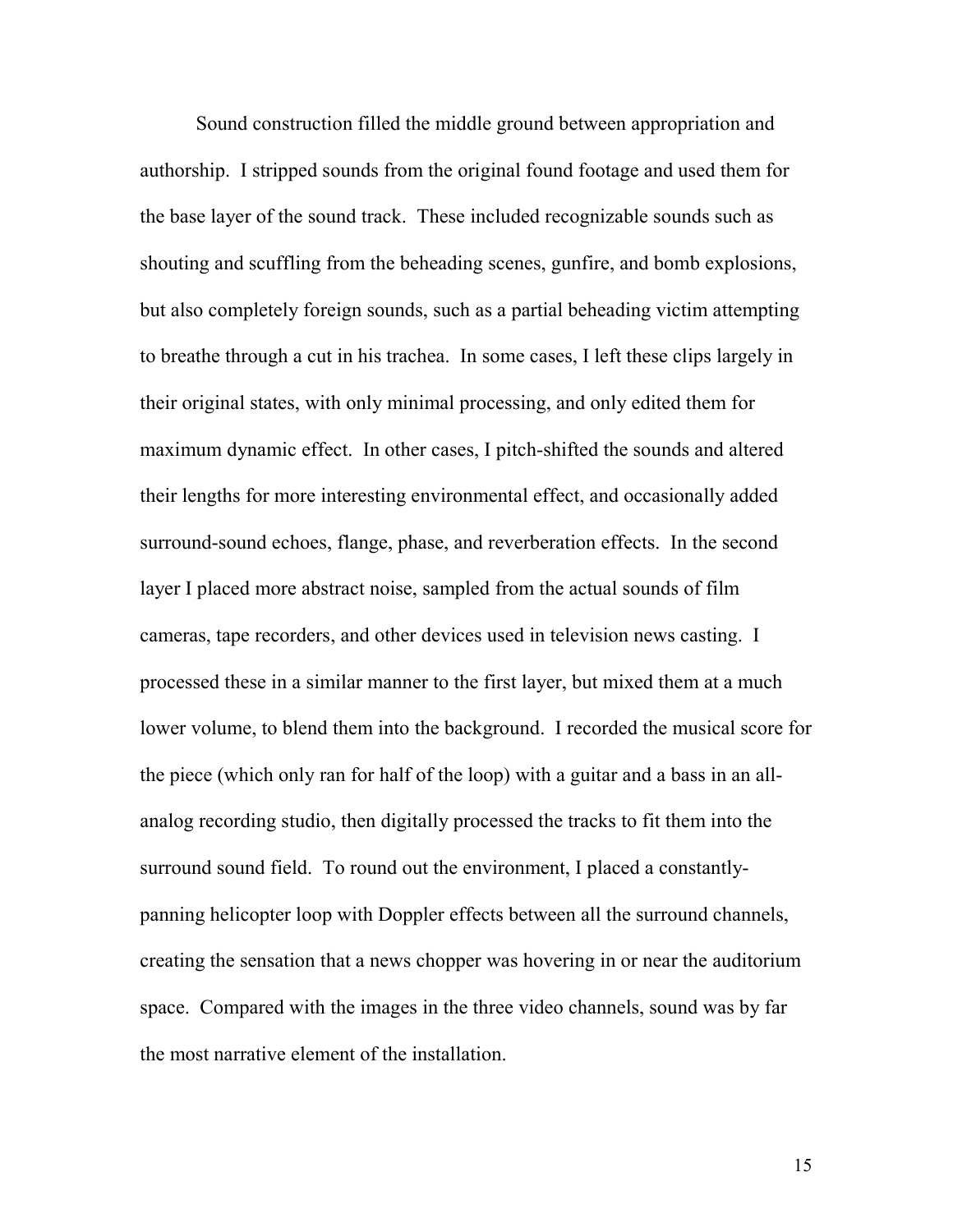## *Response*

Audience response to *Killing Fields* was incredibly varied. Some, such as a middle-aged mother and her two sons, did not recognize the content in center channel, and read the surrounding stop-motion animations as a satirical commentary on the transience of despots. Others found the images unbearable to look at and left the auditorium in tears – though it should be noted that none of them held me personally responsible for their trauma; rather, they were simply deeply troubled and saddened by the realization of the source of the material. For these people, the stop-motion animations and sound took on a particularly malevolent and sinister character. Most fell somewhere in between the two extremes. Many said that they had been instantly attracted by the visual dynamism and easily recognizable iconography of the side channels, but once they had seen all of the faces, gradually shifted their attention to the middle channel. Having tuned out the more visually noisy side parts, they then gradually came to a realization of what they were seeing in the center, and while disturbed or horrified by it, many found that they were unable to stop watching. They became acutely aware of their relationship to the image and how they consumed it, aware of a choice to stay and see all there was to see. Many did feel that they had been implicated in the acts they had seen – not by action, but by inaction. Sitting in a movie theater, they had by force of consumptive habit become accomplices to atrocities taking place on other continents, in other decades, among other peoples.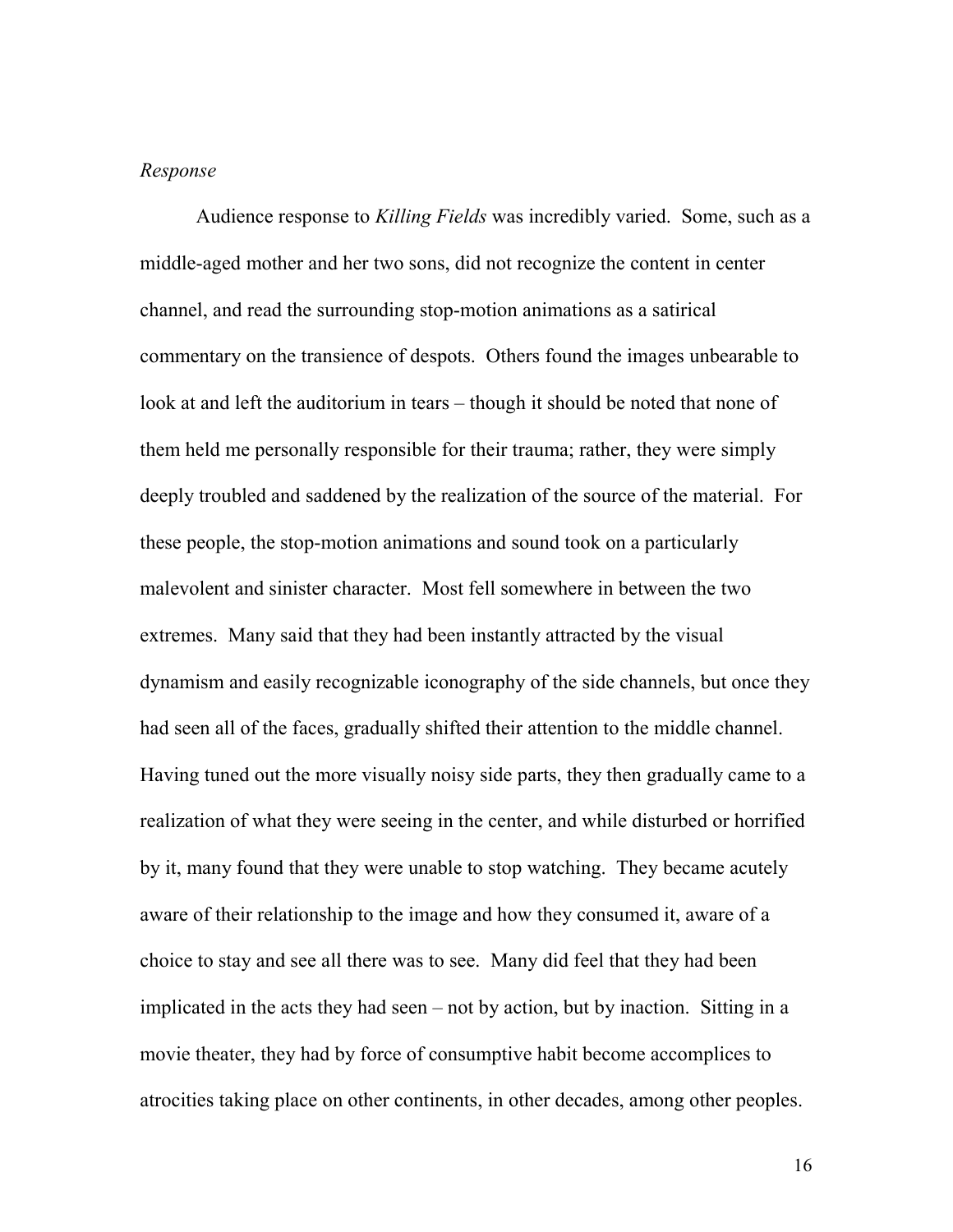In this position, image consumers cannot use their passivity as an excuse from responsibility, instead, it incriminates. While they do not physically perpetrate or actively assist in acts of violence, they are certainly not victims: victims are stripped of self-determination, but the image consumer chooses to look. The exercise of choice is integral to consumer culture, and it is this very exercise which aligns viewers with perpetrators. Without some interpretive mechanism to displace responsibility, they are faced with an uncomfortable choice: admit culpability, or willfully choose ignorance.